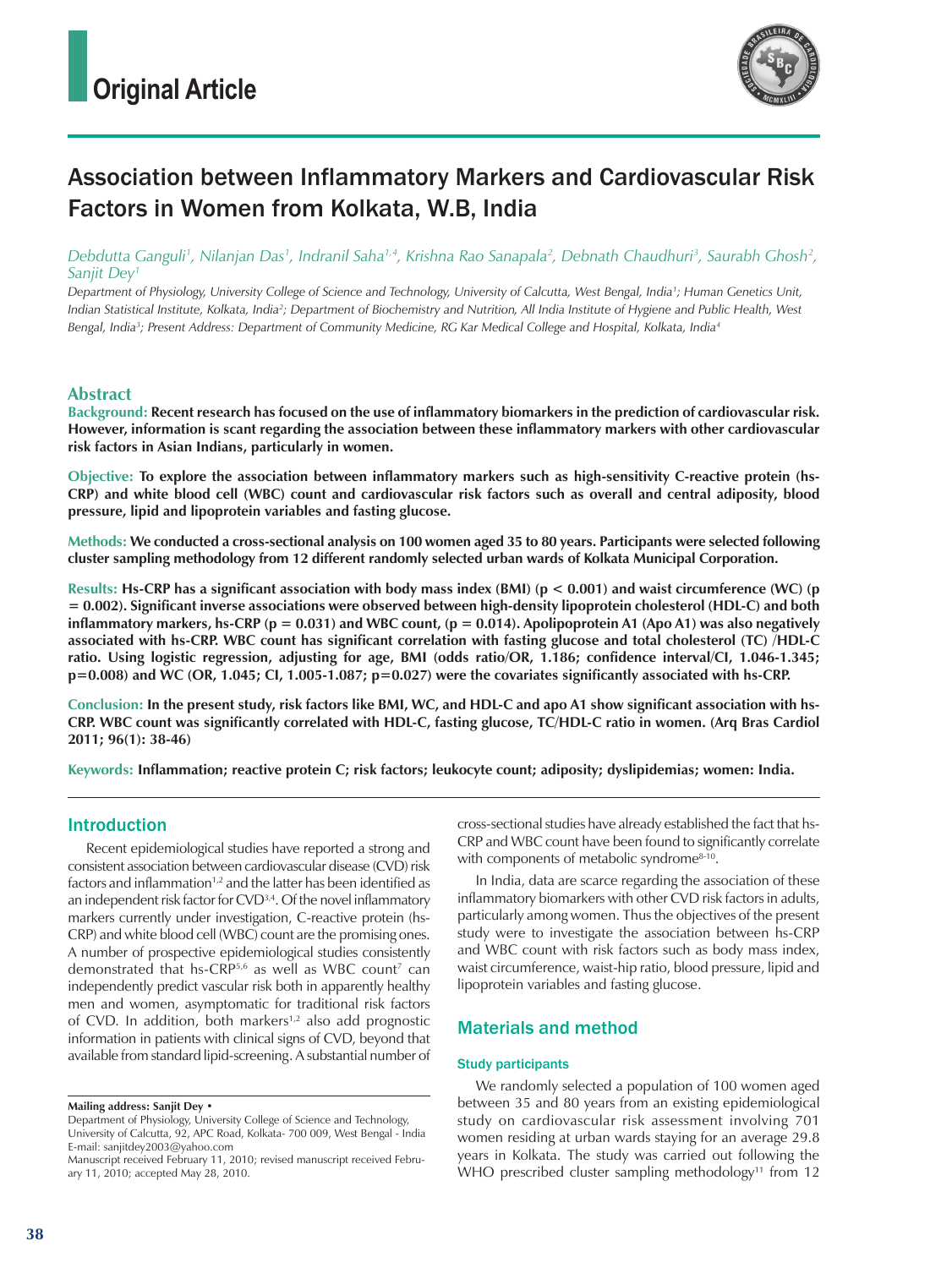different wards out of 141 urban wards of Kolkata Municipal Corporation according to the most recent census data. The wards or clusters were included in the study by simple random sampling without replacement. According to the cluster sampling strategy, in each of the chosen ward or cluster, a location near the center of the ward was taken as the starting point and a random direction was selected. Then the households were chosen randomly along the direction after checking for the compliance with inclusion criteria such aswomen aged 35 or above regardless of her marital status, but not pregnant ones. The exclusion criteria were acute illness or any treatment of inflammatory or chronic infectious disease either before or at the time of the investigation. Subjects unwilling to participate in the study were excluded during the survey. Individuals using aspirin as a chronic medication were also excluded. None of the subjects reported taking lipid-lowering medication. Among the eligible subjects, 57 individuals were reported as postmenopausal and the remaining 43 were premenopausal women.

Subjects submitted their written consent to participate in the study prior to the survey, which was approved by the Human Ethical Committee of Department of Human Physiology, University of Calcutta.

#### **Questionnaire**

A questionnaire-based interview was used to collect information on smoking habits, use of chewing tobacco, alcohol consumption, personal and family medical history of hypertension, diabetes and myocardial infarction. The participants were interviewed about their menopausal status and history of any surgical intervention, such as hysterectomy. Women were considered pre-menopausal if they had experienced 1 or more regular bleeding episodes in the past 12 months. Women were considered postmenopausal if their menses had ceased naturally or surgically (e.g. hysterectomy) for a period of at least 12 months. The participants were also interviewed about their history of dyslipidemia, current use of anti-hypertensive or hypoglycemic or lipid-lowering drugs and use of postmenopausal hormone therapy. The validity of responses to questions on drug use was confirmed by checking medical records.

#### Anthropometric and biochemical measurements

Height was measured to the nearest 0.5 cm without shoes using an anthropometer. Weight was recorded in light clothing after removal of shoes to the nearest 0.1 kg. WC was measured using a non-stretch measuring tape at the midpoint between the lowest rib and the iliac crest in the horizontal plane. Maximum hip circumference was measured horizontally at the level of the maximum extension of the buttocks. For each of waist and hip circumference, two measurements to the nearest 0.5 cm were recorded. The mean of the two closest measurements was calculated. Waist-hip ratio (WHR) was calculated by the standard equation:  $WHR = W$ aist circumference (cm) / Hip circumference (cm).

Body mass index (BMI) was calculated as weight/height<sup>2</sup> (kg/m<sup>2</sup>). Blood pressure was measured on the right arm of participants in a relaxed, sitting position with the arm supported

at heart level, using a standard mercury sphygmomanometer. Systolic and diastolic blood pressures were recorded as the onset of the first and fifth Korotkoff phases, respectively. For each of the measurement, two readings 5 minutes apart were taken and the mean of the two readings was calculated to obtain the final blood pressure. Participants were advised to avoid cigarette smoking, caffeinated beverages and exercise for at least 30 minutes before the blood pressure measurement.

Participants were requested to fast at least 10 hours before the blood samples were collected on next morning. Venipuncture was performed by a trained physician with the participants in a sitting position. Fasting serum glucose was measured by glucose oxidase-peroxidase method<sup>12</sup>, serum total cholesterol was determined by cholesterol oxidaseperoxidase-amidopyrine method13 and serum triglycerides (TG) were measured by glycerol phosphate oxidase-peroxidaseamidopyrine method<sup>14</sup> using assay kits from Randox Laboratories Ltd (Crumlin, Co. Antrim, United Kingdom) on a spectrophotometer (Bio-rad, Hercules, California, USA). HDL-C was also determined by the same method after precipitation of very low density lipoprotein (VLDL) and low density lipoprotein (LDL) by the polyethylene glycol PEG 6000. LDL- cholesterol (LDL-C) was calculated using the formula: LDL-C = total cholesterol- HDL-C -  $(TG/5)^{15}$ . Lipoprotein (a) (Lp(a)), apolipoproteins A1 and B were measured by an automated turbidimetric immunoassay<sup>16,17</sup> with reagent kits from Randox Laboratories Ltd on a Randox RX Daytona Autoanalyzer system (Crumlin, Co. Antrim, United Kingdom).

### Definitions and diagnosis criteria

Obesity was defined as BMI greater than 25  $kg/m<sup>2</sup>$ 18. According to the Seventh Report of the Joint National Committee (JNC) on Prevention, Detection, Evaluation and Treatment of High Blood Pressure<sup>19</sup>, subjects were considered hypertensive if the systolic blood pressure was ≥140 mm of Hg, diastolic blood pressure was  $\geq 90$  mm of Hg or both or they were taking anti-hypertensive medication. Diabetes was defined as fasting serum glucose level of 7.0 mmol/l or more  $(\geq 126 \text{ mg/d})$  or on medication for diabetes by the criteria laid down by the National Cholesterol Education Program (NCEP), Adult Treatment Panel III (ATP III)<sup>20</sup>. The following cut-off points were used to define dyslipidemias such as (i) Hypercholesterolemia: total cholesterol level of 5.18 mmol/l or more (≥ 200 mg/dl) (ii) Hypertriglyceridemia: triglyceride level of 1.69 mmol/l or more (≥150 mg/dl) (iii) Low levels of HDL-C: HDL-cholesterol level less than 1.03 mmol/l (<40 mg/dl) and (iv) High levels of LDL-C: LDL-cholesterol level of 3.36 mmol/l or more ( $\geq 130$  mg/dl) according to the diagnostic criteria of the NCEP, ATP III guidelines.

### Measurement of hs-CRP and WBC count

The plasma concentrations of hs-CRP were assayed by a latex-enhanced, immunoturbidimetric assay<sup>4</sup> using a kit from Spinreact, Santa Coloma, Spain. The assay was performed on an autoanalyzer system (Microlab-300, Merck, Germany). According to the manufacturer's instructions, the intra-assay and the inter-assay coefficients of variation (CV) for hs-CRP were 4.3% and 8.4% respectively and the lowest detection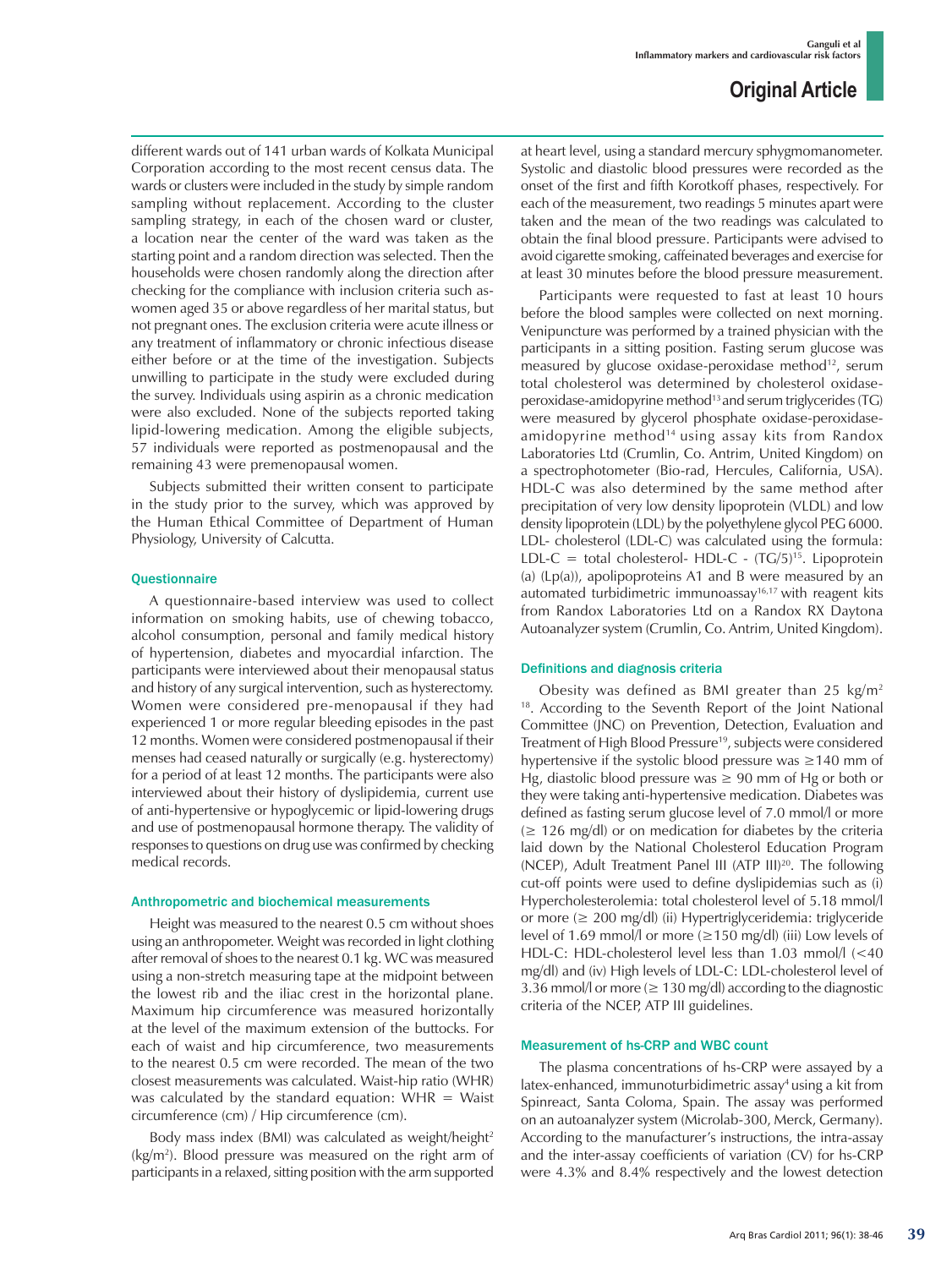limit was 0.05 mg/l. WBC counts were done manually with the help of Neubauer's hemocytometer under the microscope within 24h after venipuncture<sup>21</sup>. For the sake of uniformity in the counting procedure, the same trained person was deputed during the whole investigative process. The procedure was repeated for at least three times for each of the specimens.

## Statistical analysis

All statistical analyses were conducted in parallel for hs-CRP and WBC counts which were divided into respective tertiles based on the distribution in 100 study participants. One-way ANOVA (with Tukey's pairwise comparisons) was used to compare group means for continuous variables across the tertiles, Wilcoxon's rank-sum test was used for comparison of medians and the  $\chi^2$  test was used to compare proportions. Before statistical testing, data were checked for normality. Because the distribution of hs-CRP and Lp(a) were skewed, the variables were natural-log-transformed for all analysis. Pearson's correlation analysis was carried out to determine the association of inflammatory markers with cardiovascular risk factors. A between-group comparison of pre- and postmenopausal women was performed with analysis of covariance (ANCOVA) after adjustment of other covariates. Serum hs-CRP levels were divided into two categories (below and above) based on the median value of hs-CRP considered as the cut-off point (1.31 mg/l). Logistic unconditioned regression models were used to calculate odds ratios (OR) to evaluate the association between hs-CRP and other variables. All analyses were performed using Windowsbased SPSS statistical package (version 10.0, Chicago) and MedCalc statistical software (version 10.1.6) and p-values <0.05 were considered significant.

## **Results**

The prevalence of some baseline characteristics is shown in Table 1. The mean age of the study subjects was  $48.3 \pm 9.8$ yrs. A total of 35% of the women chewed tobacco at a regular or weekly frequency. No individual was reported to smoke either cigarettes or beedies or consume alcohol. Prevalence of postmenopausal women in the population was 57.0%, but none of them was found to take any hormone replacement therapy. The overall prevalence of obesity was 51.5% in the study population determined by BMI alone. Prevalence of hypertension and positive family history for hypertension were 36.0% and 25.0%, respectively. Diabetes was observed in 12.0% of women and 16.0% of subjects were reported with positive family history for diabetes. Overall 3.1% women were found with a history of myocardial infarction. Hypercholesterolemia was observed in 32.0% subjects. However, hypertriglyceridemia was observed in 44.0% of subjects and an almost similar percentage (45.0%) was observed for low levels of HDL-C. Furthermore, 29.0% of the women showed high-levels of LDL-C.

Table 2 shows the relationship between hs-CRP levels and various risk variables among the study subjects. BMI and waist circumference were each significantly higher ( $p=$ 0.001 and  $p = 0.021$  for BMI and WC, respectively) across increasing tertiles of serum hs-CRP levels. Women in higher

| <b>Characteristics</b>                      |              |
|---------------------------------------------|--------------|
| Age (yrs), mean $\pm$ SD                    | $48.3 + 9.8$ |
| Smoking status (%)                          | Nil          |
| Tobacco chewing (%)                         | 35.0         |
| Alcohol consumption (%)                     | Nil          |
| Postmenopausal (%)                          | 57.0         |
| Hormone use (%)                             |              |
| Current                                     | Nil          |
| Former                                      | Nil          |
| Obesity (%)                                 | 51.5         |
| Hypertension (%)                            | 36.0         |
| Positive family history of hypertension (%) | 25.0         |
| History of myocardial infarction (%)        | 3.1          |
| Diabetes (%)                                | 12.0         |
| Positive family history of diabetes (%)     | 16.0         |
| Hypercholesterolemia (%)                    | 32.0         |
| Hypertriglyceridemia (%)                    | 44.0         |
| Low level of HDL-C (%)                      | 45.0         |
| High level of LDL-C (%)                     | 29.0         |

tertiles of hs-CRP seemed to have a tendency toward higher incidence of diabetes as well as higher triglyceride and lower apolipoprotein A1 levels, although the differences were not statistically significant.

We next examined (Table 3) the relationship between WBC count and other risk variables in the study population.  $TC/HDL-C$  ratio increased significantly ( $p= 0.007$ ) across the WBC count tertiles, whereas other variables such as fasting glucose, triglycerides, HDL-cholesterol, apolipoprotein A1 were non-significantly higher among the higher tertiles. BMI and waist circumference were higher in the higher tertiles of WBC count, but the differences were not statistically significant. Both systolic and diastolic blood pressures were also non-significantly higher among the higher tertiles. Women in higher tertiles have higher incidence of diabetes. The mean value of hs-CRP was higher across the tertiles of WBC count but was not statistically significant.

High-sensitivity C-reactive protein (hs-CRP) was significantly associated with measures of obesity such as BMI (r=0.373,  $p$ <0.001) and WC (r=0.301,  $p$ =0.002) after adjustment for age (Table 4), whereas no significant correlation was found with WHR (r=0.004, p=0.966). However, WBC count was non-significantly associated with BMI, WC and WHR after adjustment for age. Analysis of partial correlation coefficient revealed a significant negative correlation between HDL-C and hs-CRP (r= -0.220, p=0.031) and between HDL-C and WBC count (r= -0.247, p=0.014). Apolipoprotein A1 was also inversely associated ( $r = -0.237$ ,  $p = 0.031$ ) with hs-CRP in women. Associations with WBC count were significant for biochemical variables such as fasting glucose  $(r=0.253)$ ,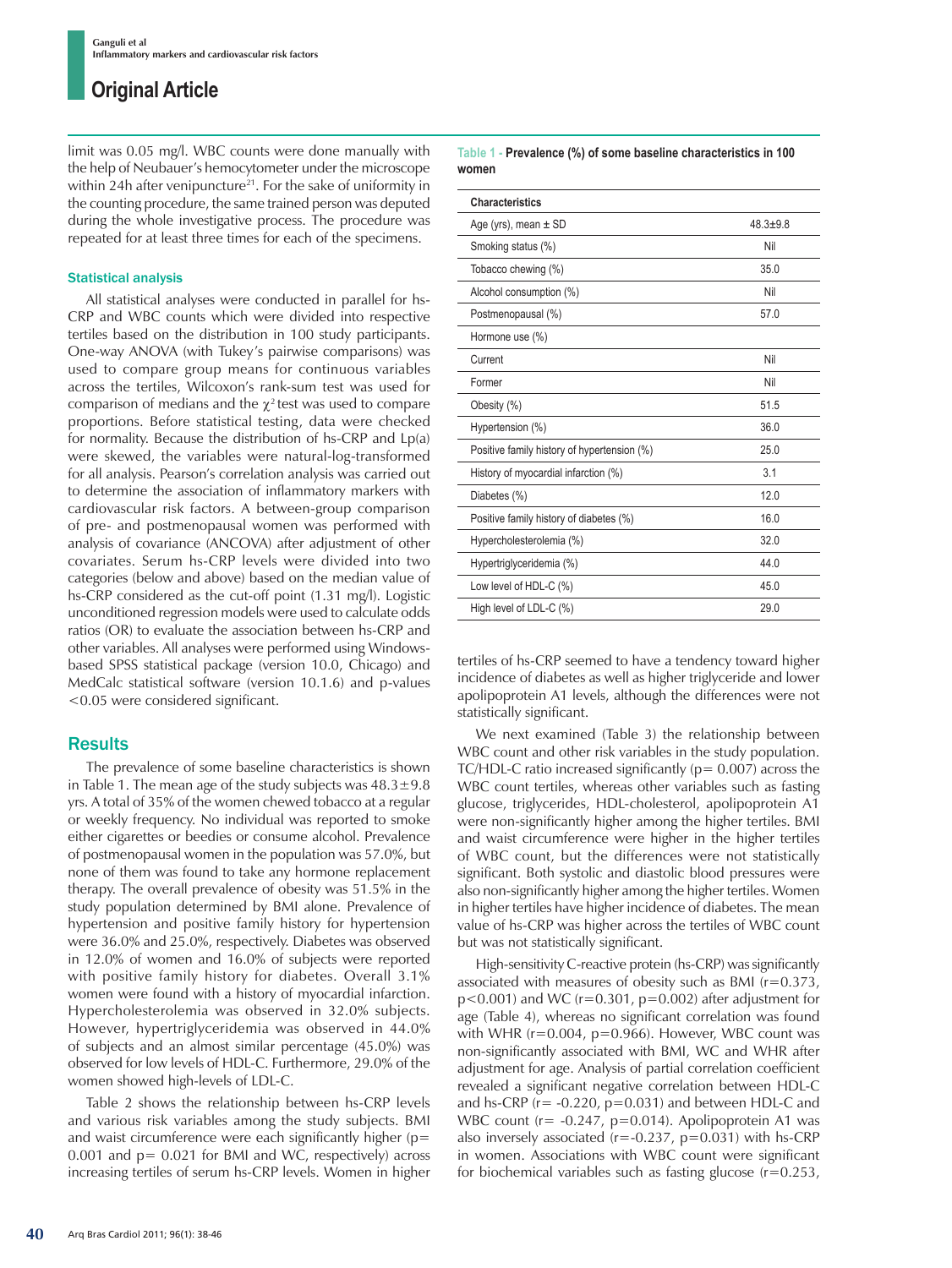|                                   | Tertiles of serum hs-CRP |                 |                              |          |  |  |
|-----------------------------------|--------------------------|-----------------|------------------------------|----------|--|--|
| <b>Risk factors</b>               | 1 <sup>st</sup>          | 2 <sub>nd</sub> | 3 <sup>rd</sup>              | p value' |  |  |
| Hs-CRP, median, mg/l              | 0.606                    | 1.314           | 5.317                        |          |  |  |
| Interquartile range               | $(0.21 - 0.70)$          | $(1.00 - 1.86)$ | $(3.06 - 6.02)$              |          |  |  |
| Age, yrs                          | $50.4 \pm 12.2$          | $46.8 \pm 8.5$  | $45.7 \pm 7.1$               | 0.142    |  |  |
| Postmenopausal, %                 | 57.5                     | 54.5            | 58.8                         | 0.723    |  |  |
| BMI, $kg/m2$                      | $23.1 \pm 3.3$           | $25.3 \pm 3.3$  | $26.8 + 4.5$ <sup>t</sup>    | 0.001    |  |  |
| Obesity, %                        | 30.3                     | 53.1            | 73.5                         | 0.001    |  |  |
| Waist circumference, cm           | $88.6 + 9.1$             | $92.2 \pm 11.1$ | $96.2 \pm 12.5$ <sup>t</sup> | 0.021    |  |  |
| Waist-hip ratio                   | $0.90 + 0.03$            | $0.90 + 0.03$   | $0.89 + 0.03$                | 0.921    |  |  |
| Systolic blood pressure, mmHg     | $124.0 \pm 19.0$         | 131.9±20.4      | $124.3 \pm 20.6$             | 0.198    |  |  |
| Diastolic blood pressure, mmHg    | $75.9 \pm 7.1$           | $81.0 \pm 9.5$  | $77.8 \pm 8.3$               | 0.050    |  |  |
| History of hypertension, %        | 27.2                     | 42.4            | 38.2                         | 0.415    |  |  |
| Fasting glucose, mmol/l (mg/dl)   | $5.52 \pm 2.28$          | $5.11 \pm 1.51$ | $5.90 \pm 2.24$              | 0.290    |  |  |
| History of diabetes, %            | 12.1                     | 6.0             | 21.4                         | 0.344    |  |  |
| Total cholesterol, mmol/l (mq/dl) | $4.63 \pm 1.24$          | $4.86 \pm 1.27$ | $4.57 + 0.97$                | 0.570    |  |  |
| H/O Hypercholesterolemia, %       | 36.6                     | 36.6            | 23.5                         | 0.427    |  |  |
| Triglyceride, mmol/l (mg/dl)      | $1.58 + 0.72$            | $1.68 + 0.71$   | $1.78 + 0.79$                | 0.555    |  |  |
| H/O Hypertriglyceridemia, %       | 36.6                     | 45.5            | 50.0                         | 0.520    |  |  |
| HDL-cholesterol, mmol/l (mg/dl)   | $1.17 \pm 0.34$          | $1.00 \pm 0.34$ | $1.02 \pm 0.24$              | 0.072    |  |  |
| Low level of HDL-C, %             | 36.5                     | 57.5            | 41.1                         | 0.191    |  |  |
| LDL-cholesterol, mmol/l (mg/dl)   | $2.67 \pm 1.21$          | $3.07 + 1.31$   | $2.73 \pm 1.02$              | 0.340    |  |  |
| High level of LDL-C, %            | 24.2                     | 39.3            | 23.5                         | 0.274    |  |  |
| Total / HDL-cholesterol ratio     | $4.30 \pm 1.78$          | $5.32 \pm 2.16$ | $4.76 \pm 1.72$              | 0.098    |  |  |
| Lipoprotein (a), µmol/l (mg/dl)"  | 0.31                     | 0.36            | 0.34                         | 0.899    |  |  |
| Apo lipoprotein A1, g/l (mg/dl)   | $1.50 + 0.28$            | $1.44 \pm 0.22$ | $1.39 + 0.17$                | 0.183    |  |  |
| Apo lipoprotein B, g/l (mg/dl)    | $0.93 + 0.21$            | $0.95 \pm 0.22$ | $0.88 + 0.16$                | 0.397    |  |  |
|                                   |                          |                 |                              |          |  |  |

## **Table 2 - Distribution of various risk factors according to tertiles of high-sensitivity C - reactive protein**

*All values are expressed as mean±SD except for the categorical and skewed variables. \* For normally distributed variables, p-values were computed with one-way ANOVA; for skewed variables, p- values were computed with Wilcoxon rank-sum test for the difference in medians and for categorical variables p-values were computed with chisquare test. \*\*Values are medians. † Significantly different from 1st tertile (p<0.05).*

 $p=0.011$ ), TC/HDL-C ratio ( $r=0.284$ ,  $p=0.004$ ) and hs-CRP  $(r=0.252, p=0.012)$ . As strong associations were observed between hs-CRP and measures of obesity like BMI and WC, we therefore adjusted these variables along with age for calculating partial correlation coefficients between hs-CRP and other variables in all the above models. Associations of WBC count with other variables were computed after adjustment for age.

A comparison of levels of inflammatory markers in premenopausal and menopausal women is shown in Table 5. Both hs-CRP and WBC count did not significantly differ between the premenopausal and postmenopausal group. Adjusted geometric means were 1.68 and 2.66 mg/l respectively for hs-CRP (1.58-fold increase with menopause). Because menopause may be associated with changes in measures of obesity and other biochemical profile, we adjusted the means for variables such as BMI, waist circumference and HDL-cholesterol in addition with age.

Logistic regression analysis was performed on variables that were significantly correlated with hs-CRP (Table 6). BMI (OR, 1.186; CI, 1.046-1.345; p=0.008) and WC (OR, 1.045; CI, 1.005-1.087; p=0.027) were the covariates significantly and positively associated with hs-CRP after adjustment for age. However, no significant independent association was observed between HDL-cholesterol and hs-CRP.

## **Discussion**

There is an emerging consensus that CVD has a multifactorial etiology, including atherosclerotic, prothrombotic and inflammatory components. Therefore, in addition to the assessment of conventional risk factors, new markers have been explored in prospective observational studies with the hope that they might improve the ability to predict the risk of developing cardiovascular events.

In the present study, we found significant associations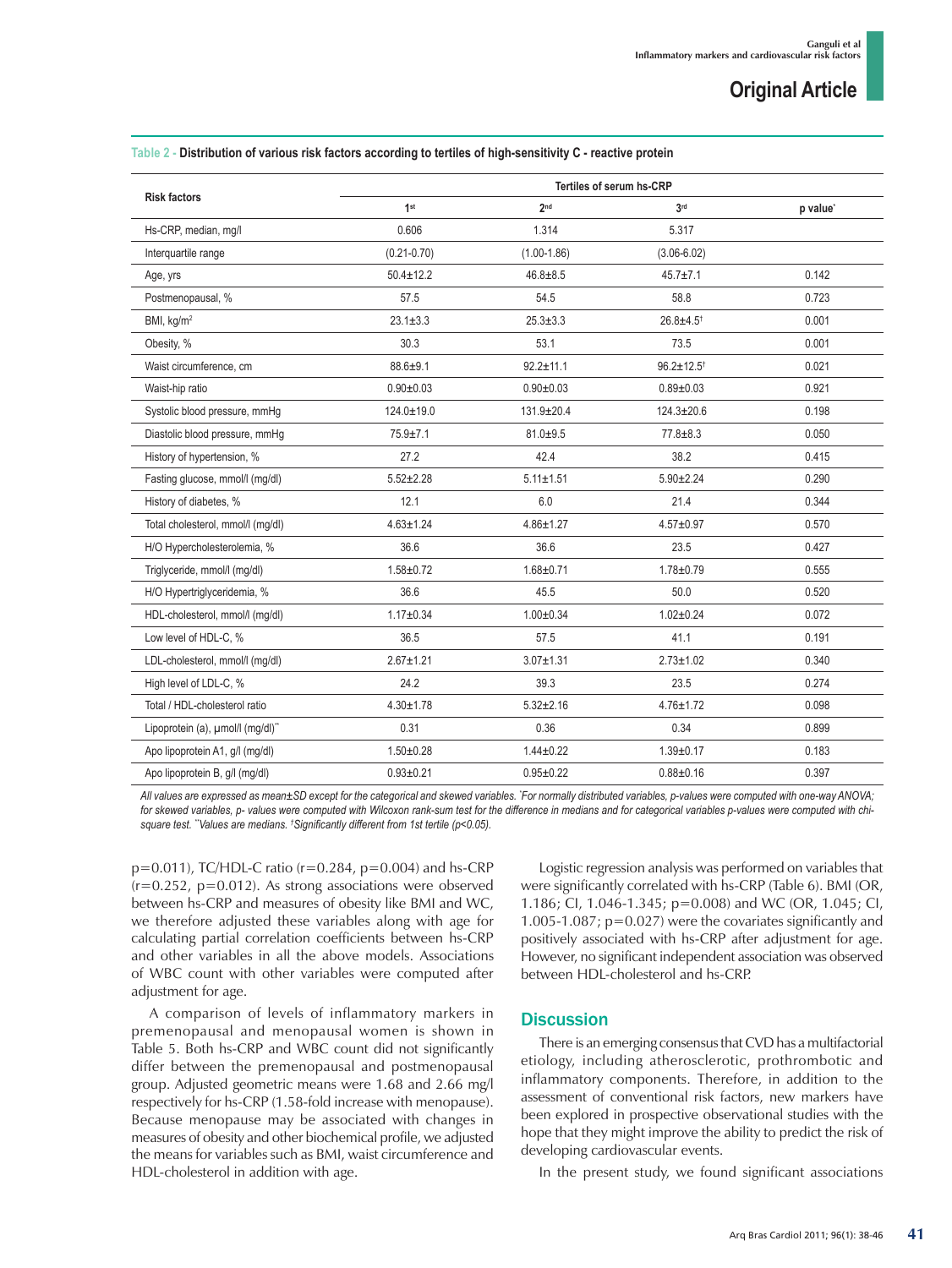#### **Table 3 - Distribution of various risk factors according to tertiles of white blood cell count**

|                                   | Tertiles of white blood cell count |                              |                              |          |  |  |
|-----------------------------------|------------------------------------|------------------------------|------------------------------|----------|--|--|
| <b>Risk factors</b>               | 1 <sup>st</sup>                    | 2 <sub>nd</sub>              | 3 <sub>rd</sub>              | p value' |  |  |
| WBC Count, [x 10 <sup>9</sup> /l] | $4.7 \pm 0.4$                      | $6.3 + 0.5$                  | $8.6 + 0.7$                  |          |  |  |
| Age, yrs                          | $48.5 \pm 10.0$                    | $48.0 + 8.8$                 | $46.4 \pm 10.1$              | 0.663    |  |  |
| Postmenopausal, %                 | 57.5                               | 54.5                         | 58.8                         | 0.723    |  |  |
| BMI, $kg/m2$                      | $24.3 \pm 3.8$                     | $24.7 + 3.7$                 | $26.2 + 4.4$                 | 0.147    |  |  |
| Obesity, %                        | 43.7                               | 60.6                         | 52.9                         | 0.395    |  |  |
| Waist circumference, cm           | $91.0 \pm 11.1$                    | $92.0 \pm 10.4$              | $94.0 \pm 12.4$              | 0.539    |  |  |
| Waist-hip ratio                   | $0.89 + 0.03$                      | $0.90 + 0.03$                | $0.90 + 0.03$                | 0.355    |  |  |
| Systolic blood pressure, mmHg     | $124.1 \pm 18.3$                   | $127.9 + 21.1$               | $128.1 \pm 21.2$             | 0.673    |  |  |
| Diastolic blood pressure, mmHg    | $77.1 \pm 8.1$                     | 78.6±10.1                    | $79.0 \pm 7.3$               | 0.642    |  |  |
| History of hypertension, %        | 36.3                               | 30.3                         | 41.1                         | 0.649    |  |  |
| Fasting glucose, mmol/l           | $4.91 \pm 1.07$                    | $5.63 \pm 2.22$              | $5.98 \pm 2.46$              | 0.091    |  |  |
| History of diabetes, %            | 6.0                                | 9.0                          | 20.5                         | 0.154    |  |  |
| Total cholesterol, mmol/l         | $4.34 \pm 1.13$                    | $4.98 + 1.25$                | $4.74 \pm 1.05$              | 0.077    |  |  |
| H/O Hypercholesterolemia, %       | 21.1                               | 45.5                         | 29.4                         | 0.099    |  |  |
| Triglyceride, mmol/l              | $1.63 + 0.69$                      | $1.68 + 0.78$                | $1.74 \pm 0.76$              | 0.555    |  |  |
| H/O Hypertriglyceridemia, %       | 39.9                               | 48.4                         | 44.1                         | 0.758    |  |  |
| HDL-cholesterol, mmol/l           | $1.15 \pm 0.28$                    | $1.06 \pm 0.30$              | $0.99 + 0.34$                | 0.096    |  |  |
| Low level of HDL-C, %             | 33.3                               | 45.4                         | 55.8                         | 0.178    |  |  |
| LDL-cholesterol, mmol/l           | $2.45 \pm 1.20$                    | $3.09 + 1.25$                | $2.94 \pm 1.05$              | 0.069    |  |  |
| High level of LDL-C, %            | 18.1                               | 33.3                         | 35.2                         | 0.242    |  |  |
| Total / HDL-cholesterol ratio     | $3.94 \pm 1.34$                    | $5.12 \pm 1.96$ <sup>t</sup> | $5.31 \pm 2.13$ <sup>t</sup> | 0.007    |  |  |
| Lipoprotein (a), µmol/l"          | 0.34                               | 0.40                         | 0.22                         |          |  |  |
| Apo lipoprotein A1, g/l           | $1.46 \pm 0.23$                    | $1.45 \pm 0.23$              | $1.43 \pm 0.22$              | 0.183    |  |  |
| Apo lipoprotein B, g/l            | $0.91 \pm 0.21$                    | $0.95 \pm 0.22$              | $0.88 + 0.15$                | 0.350    |  |  |
| Hs-CRP, median, mg/l"             | 0.94                               | 1.81                         | 1.87                         | 0.064    |  |  |

*All values are expressed as mean±SD except for the categorical and skewed variables. \* For normally distributed variables, p-values were computed with one-way ANOVA; for skewed variables, p- values were computed with Wilcoxon rank-sum test; for the difference in medians and for categorical variables p-values were computed with chisquare test. \*\*Values are medians. † Significantly different from 1st tertile (p<0.05).*

between hs-CRP levels and adiposity measures such as BMI and waist circumference. These results are consistent with the experimental findings suggesting that adipose tissue is a major source of cytokines, including IL-6, which is an important determinant of hepatic CRP synthesis<sup>8,22-24</sup>. However, in adults, stronger associations between body fat and CRP values have been reported for women compared with men<sup>25</sup>. The Third National Health and Nutrition Examination Survey (NHANES III) in United States including both men and women aged ≥20 years, revealed that higher BMI is associated with higher  $CRP$  concentrations, even in younger adults<sup>26</sup>. A significant association of CRP levels with BMI was also reported among elderly men and women in the Cardiovascular Health Study<sup>22</sup> as well as by Mendall et al<sup>23</sup>. Lemieux et al<sup>27</sup> observed that despite the fact that the amount of total body fat (measured as BMI) was the best correlate of CRP levels, the highest plasma CRP concentrations were observed among individuals who had concurrent elevations in visceral adiposity (measured as waist circumference) and in total body fatness. Additional support for this observation came from the study by Hak et al<sup>24</sup> where they reported that CRP was strongly correlated with waist circumference even after BMI adjustment. The relative contributions of intra-abdominal and subcutaneous adipose tissue in the generation of CRP remain unclear. However, in the present study, waist circumference showed significant association with hs-CRP, although the association disappeared after controlling for BMI (data not shown). This phenomenon could be explained by the strong collinearity of waist circumference and BMI in the study subjects.

In the present study it has been observed that hs-CRP has a significant inverse association with HDL-C and apolipoprotein A-1. In addition, there was an inverse association between WBC count and HDL-C. HDL cholesterol has consistently shown an inverse association with systemic markers of inflammation in many prospective studies<sup>5,24,28</sup>. A recent study by Birjmohun et al<sup>29</sup> have demonstrated that apparently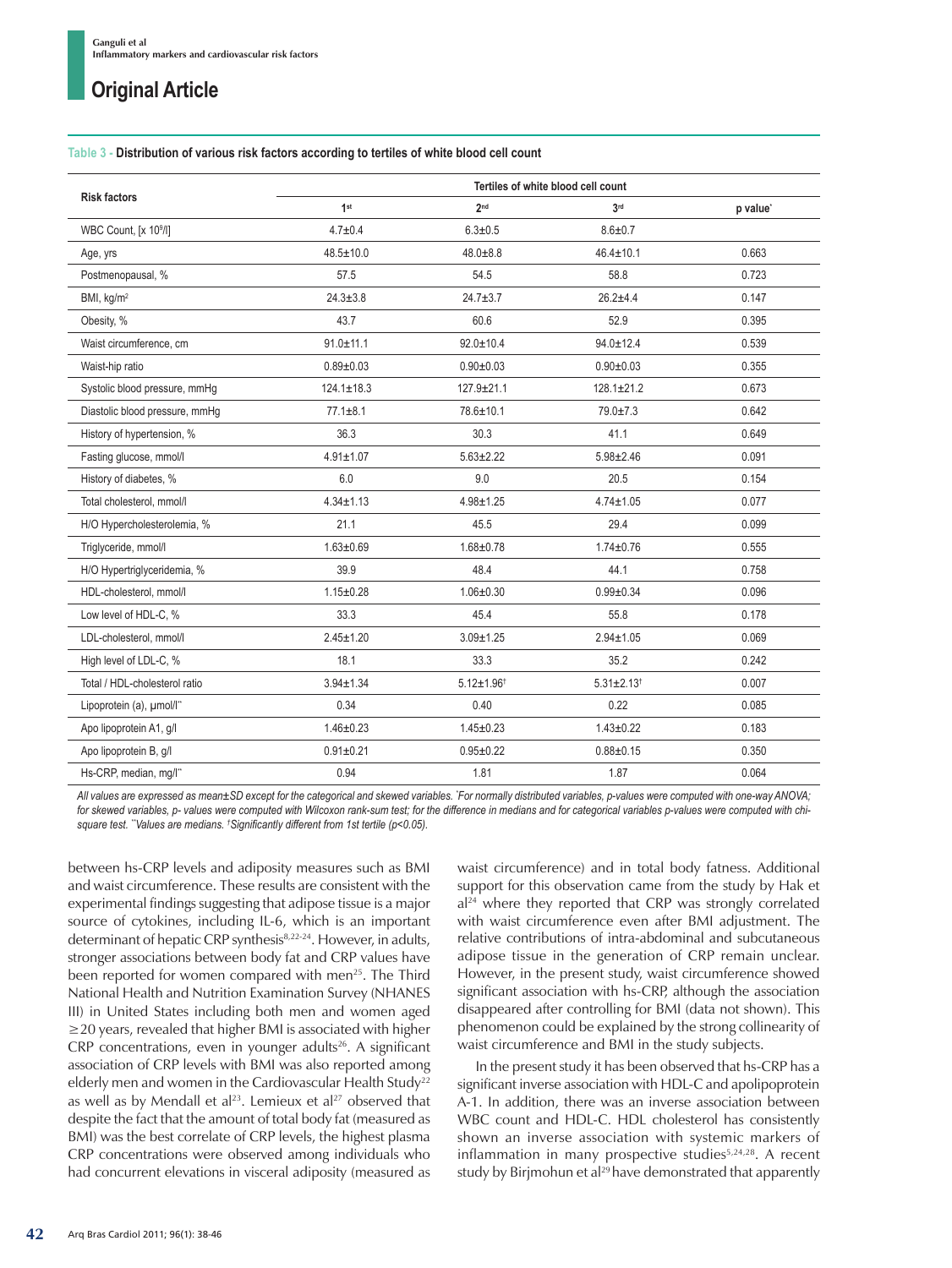|                                                      | In hs-CRP     |         | <b>WBC</b> count |         |  |
|------------------------------------------------------|---------------|---------|------------------|---------|--|
|                                                      | Pearson.<br>r | p-value | Pearson,<br>r    | p-value |  |
| BMI (kg/m <sup>2</sup> ) <sup>+</sup>                | 0.373         | < 0.001 | 0.197            | 0.051   |  |
| Waist circumference<br>$(cm)$ <sup>†</sup>           | 0.301         | 0.002   | 0.128            | 0.208   |  |
| Waist-hip ratio <sup>†</sup>                         | 0.004         | 0.966   | 0.120            | 0.236   |  |
| Systolic blood pressure<br>$(mmHg)$ <sup>#</sup>     | 0.043         | 0.672   | 0.080            | 0.431   |  |
| Diastolic blood pressure<br>$(mmHq)$ <sup>#</sup>    | 0.068         | 0.510   | 0.109            | 0.279   |  |
| Fasting plasma glucose<br>$(mmol/l)^{\ddagger}$      | 0.087         | 0.398   | 0.253            | 0.011   |  |
| Total cholesterol<br>$(mmol/l)$ <sup>#</sup>         | 0.023         | 0.817   | 0.127            | 0.207   |  |
| Triglyceride (mmol/l) <sup>‡</sup>                   | 0.152         | 0.139   | 0.072            | 0.476   |  |
| HDL-cholesterol<br>$(mmol/l)$ <sup>#</sup>           | $-0.220$      | 0.031   | $-0.247$         | 0.014   |  |
| LDL-cholesterol<br>$(mmol/l)$ <sup>#</sup>           | 0.053         | 0.607   | 0.152            | 0.133   |  |
| TC/HDL-C ratio <sup>#</sup>                          | 0.130         | 0.206   | 0.284            | 0.004   |  |
| Lipoprotein (a) $(\mu \text{mol/l})^{\ddagger}$      | $-0.025$      | 0.824   | $-0.203$         | 0.062   |  |
| Apolipoprotein A1 (g/l) <sup>‡</sup>                 | $-0.237$      | 0.031   | $-0.190$         | 0.153   |  |
| Apolipoprotein B (g/l) <sup>‡</sup>                  | $-0.063$      | 0.569   | $-0.064$         | 0.631   |  |
| <b>High-sensitivity CRP</b><br>$(mg/l)$ <sup>#</sup> |               |         | 0.252            | 0.012   |  |

**Table 4 - Correlation coefficients for hs-CRP and white blood cell count with anthropometric and biochemical variables in 100 women**

*† Partial correlation coefficients controlled for age. ‡ Partial correlation coefficients controlled for age, BMI and waist circumference.*

healthy individuals with genetically determined isolated low HDL-C levels are more susceptible to low-dose endotoxin challenge in comparison with subjects with normal or high HDL-cholesterol levels. The study revealed a strong inverse association between HDL-C and apo A-1 levels *versus* leukocyte response and plasma CRP levels, supporting an antiinflammatory effect of HDL-C. In our present investigation, the association between plasma CRP level and low-HDL-C values has been shown to persist even after adjustments for BMI and waist circumference, suggesting an independent association between these variables among the individuals.

**Table 5 - Comparison of inflammatory biomarkers in premenopausal and menopausal women**

|                                                | Premenopausal (n=43) |                 | Postmenopausal (n=57) |                   |  |
|------------------------------------------------|----------------------|-----------------|-----------------------|-------------------|--|
|                                                | Mean                 | SE              | Mean                  | SE                |  |
| Age, years                                     | 39.6                 | 3.37            | 53.7                  | 8.28              |  |
| hs-CRP, mg/l <sup>*†</sup>                     | 1.68                 | 0.88 to<br>2.47 | 2.66                  | $2.00$ to<br>3.32 |  |
| <b>WBC Count [x</b><br>$10^9$ /l] <sup>*</sup> | 6.43                 | 0.32            | 6.74                  | 0.27              |  |

*\* Adjusted for age, BMI, Waist circumference and HDL-cholesterol. † Geometric mean (95% CI) are shown for hs-CRP because its distribution is skewed.*

Recent evidence supports a wide array of antiatherogenic effects by HDL-C, including anti-inflammatory effects<sup>30</sup>.

In the present investigation, WBC count showed a significant positive correlation with plasma hs-CRP levels and variables such as fasting blood sugar and TC/HDL-C ratio. The ARIC cross-sectional study of young and middle-aged people<sup>31</sup> revealed that WBC count was associated with fasting insulin and blood glucose in an analysis not stratified by gender. A recent study in the Asian Indian population reported by Gokulakrishan et al $32$  has shown that leukocyte count was positively associated with fasting plasma glucose and insulin resistance. It is therefore possible that inflammation and endothelial function are among several common antecedents for both diabetes and coronary heart disease<sup>33</sup>. Association between plasma CRP concentrations and WBC count have also been consistently reported in many clinical findings $2,34$ .

We did not find a clear influence of menopausal status on the level of inflammatory biomarkers. Similar observations were reported by Hak and her group<sup>24</sup> where both age and age-and-BMI-adjusted levels of CRP were found slightly higher in postmenopausal than in premenopausal women, but the difference was not statistically significant. In a comparative study of postmenopausal vs. premenopausal women by Sites et al<sup>35</sup>, increased levels of CRP were found to be related to increased body fat, but not to menopausal status. However, numerous clinical trials have demonstrated that exogenous hormone replacement therapies, as well as endogenous hormone levels were associated with increased CRP levels along with other markers of inflammation such as fibrinogen and WBC count in postmenopausal women<sup>36,37</sup>. Further studies are needed to address the association between inflammation and menopause.

**Table 6 - Multiple logistic regression analysis with hs-CRP‡ as the dependent variable and other risk factors as independent variables in 100 women**

|                          | Adjusted for age |                          |         | Adjusted for age + BMI + WC |                          |         |
|--------------------------|------------------|--------------------------|---------|-----------------------------|--------------------------|---------|
|                          |                  | OR(95%CI) <sup>+</sup>   | p-value |                             | OR(95%CI) <sup>+</sup>   | p-value |
| BMI (kg/m <sup>2</sup> ) | 0.171            | 1.186(1.046, 1.345)      | 0.008   |                             | $\overline{\phantom{a}}$ |         |
| Waist circumference (cm) | 0.044            | 1.045(1.005, 1.087)      | 0.027   |                             | $\overline{\phantom{a}}$ |         |
| HDL-cholesterol (mmol/l) |                  | $\overline{\phantom{a}}$ |         | $-0.023$                    | 0.977(0.943, 1.012)      | 0.202   |

*‡A dichotomous datum high-sensitivity C-reactive protein (hs-CRP ≤ 1.31/hs-CRP > 1.31) was the dependent variable. <sup>\*</sup>β indicates regression coefficient. <sup>†</sup>OR, odds ratio;* CI, confidence interval. Here, odds ratio or e<sup>β</sup> is the increase in odds associated with a unit increase in the independent variable.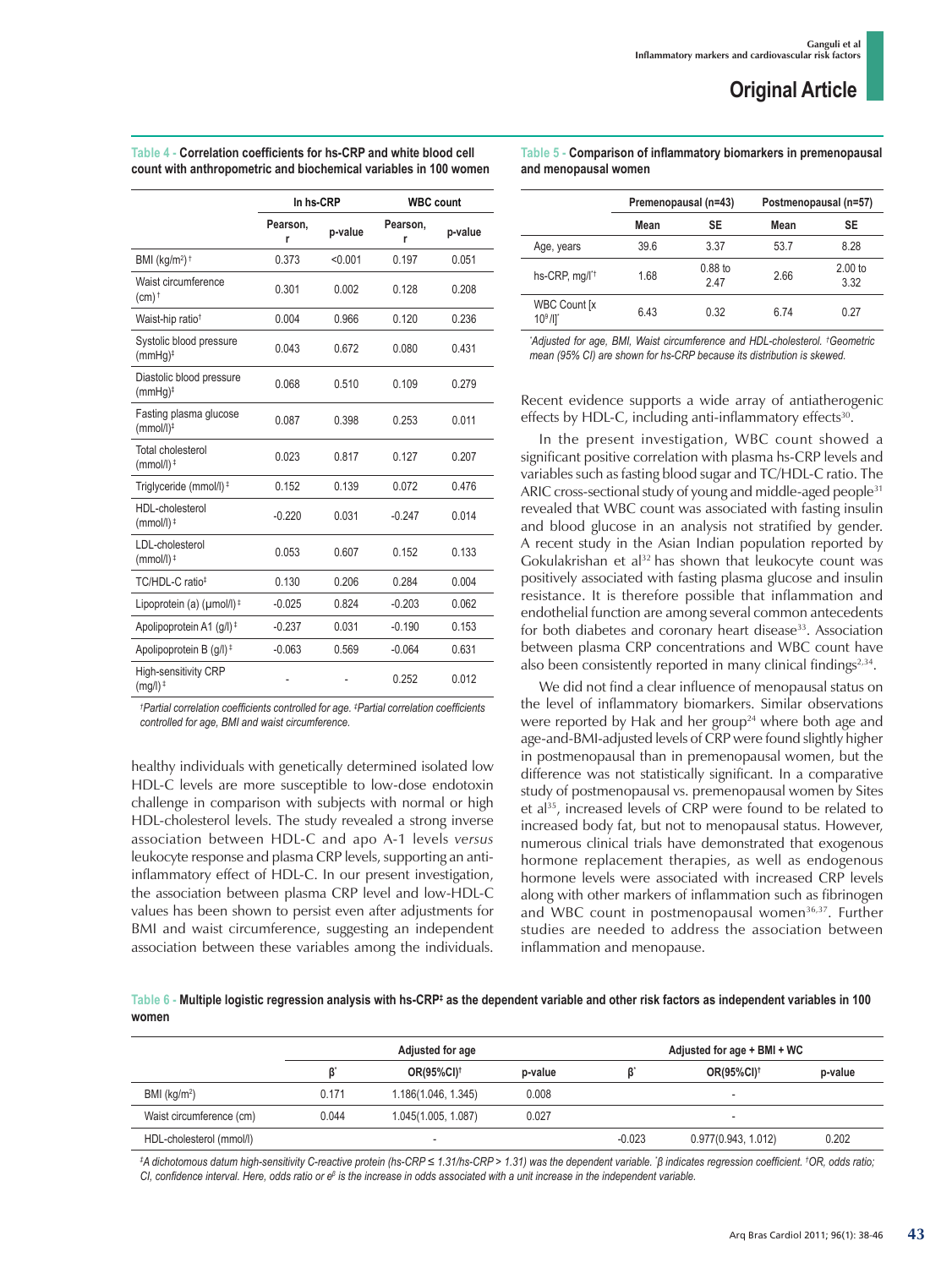Inflammation plays a fundamental role in atherothrombosis<sup>38</sup>. Hs-CRP, a measure of inflammation, is a mediator as well as marker of atherothrombosis. Although a number of other inflammatory markers have been investigated, the 'hs-CRP' level has the most stability, assay precision, accuracy and availability. C-reactive protein has gained official recognition as a cardiac test by the Centers for Disease Control and Prevention (CDC) and the American Heart Association (AHA)<sup>4</sup>. The utility of CRP testing in patients with myocardial infarction, stable or unstable angina has been well established<sup>39</sup>. Elevated hs-CRP levels in these clinical settings identify patients with higher inflammatory burdens who are at higher risk of future ischemic events. In addition, an elevated CRP level provides additional prognostic value to traditional cardiac risk factors. Therefore, in a high-risk individual, an elevated hs-CRP level should even further alert both the physician and the individual to the need for aggressive risk-lowering strategies.

To the best of our knowledge, the present study is the first to examine the association between systemic inflammatory markers such as hs-CRP and WBC count and other cardiovascular risk factors in a general population-based sample from India and it focuses particularly on women. An additional strength of this study was the quality of sample collection and the precision in the measurement of CRP and other associated biomarkers. However, some issues of our study need to be addressed. This study was conducted in an apparently healthy population with a low or without current exposure to factors like clinically established CVD, such asmyocardial infarction and smoking, respectively. The above factors are strong determinants of CRP levels and therefore the choice of our population facilitates the investigation of confounders associated with CRP. So, additional studies are needed to verify the findings in both epidemiological and clinical settings in this population. Secondly, this study includes the use of a single measurement of inflammatory markers which may not accurately reflect long-term inflammation status. Multiple measurements over time and changes in those measurements may provide a more accurate mechanism for predicting risk in individuals.

## **Conclusion**

Our results indicate that in an apparently healthy population of women with a low burden of smoking and clinically established cardiovascular disease, BMI and waist circumference were associated with levels of systemic biomarkers such as- hs-CRP and WBC count. Because inflammatory mediators are directly involved in atherogenesis, these results suggest an important mechanism through which obesity might affect the risk of cardiovascular disease. We also observed a significant association between inflammatory markers and lipoprotein variables such as HDL-C and apo-A1, which was independent from adiposity measures. These findings add to a growing body of evidence that HDL-C and apo-A1 protect against cardiovascular disease by mechanisms that extend well beyond their involvement in cholesterol transport. The present findings thus reinforce the importance of these inflammatory biomarkers for cardiovascular risk prediction algorithms along with the standard screening tools, particularly in women.

## Acknowledgements

This work was supported by the Department of Science and Technology, Government of India, [Grant Number SSD/ WS/059/2004].

### **Potential Conflict of Interest**

No potential conflict of interest relevant to this article was reported.

### **Sources of Funding**

This study was funded by Department of Science and Technology Government of India.

### **Study Association**

This article is part of the thesis of doctoral submitted by Debdutta Ganguli, from University of Calcuta.

## **References**

- 1. Koenig W, Sund M, Frohlich M, Fischer HG, Lowel H, Doring A, et al. C-Reactive protein, a sensitive marker of inflammation, predicts future risk of coronary heart disease in initially healthy middle-aged men. Results from the MONICA (Monitoring Trends and Determinants in Cardiovascular Disease) Augsburg Cohort Study, 1984 to 1992. Circulation. 1999; 99 (2): 237–42.
- 2. Madjid M, Awan I, Willerson JT, Casscells SW. Leukocyte count and coronary heart disease : implications for risk assessment. J Am Coll Cardiol. 2004; 44 (10): 1945-56.
- 3. Yarnell JW, Baker IA, Sweetnam PM, Bainton D, O'Brien JR, Whitehead PJ, et al. Fibrinogen, viscosity, and white blood cell count are major risk factors for ischemic heart disease: The Caerphilly and Speedwell collaborative heart disease studies. Circulation. 1991; 83 (3): 836-44.
- 4. Pearson TA, Mensah GA, Alexander RW, Anderson JL, Cannon RO 3rd, Criqui M, et al. Markers of inflammation and cardiovascular disease: Application to clinical and public health practice: a statement for healthcare professionals from the Centers for Disease Control and Prevention and the American Heart

Association. Circulation. 2003; 107 (3): 499-511.

- 5. Ridker PM, Glynn RJ, Hennekens JS. C-reactive protein adds to the predictve value total and HDL cholesterol in determining risk of first myocardial infarction. Circulation. 1998; 97 (20): 2007-11.
- 6. Ridker PM, Buring JE, Cook NR, Rifai N. C-reactive protein, the metabolic syndrome and risk of incident cardiovascular events: an 8-year follow-up of 14,719 initially healthy American women. Circulation. 2003; 107 (3): 391-7.
- 7. Brown DW, Giles WH, Croft JB. White blood cell count: an independent predictor of coronary heart disease mortality among national cohort. J Clin Epidemiol. 2001; 54 (3): 316-22.
- 8. Yudkin JS, Stehouwer CDA, Erneis JJ, Coppack SW. C-reactive protein in healthy subjects: associations with obesity, insulin resistance and endothelial dysfunction: a potential role for cytokines originating from adipose tissue? Arterioscler Thromb Vasc Biol. 1999; 19 (4): 972-8.
- 9. Vikram NK, Misra A, Dwivedi M, Sharma R, Pandey RM, Luthra K,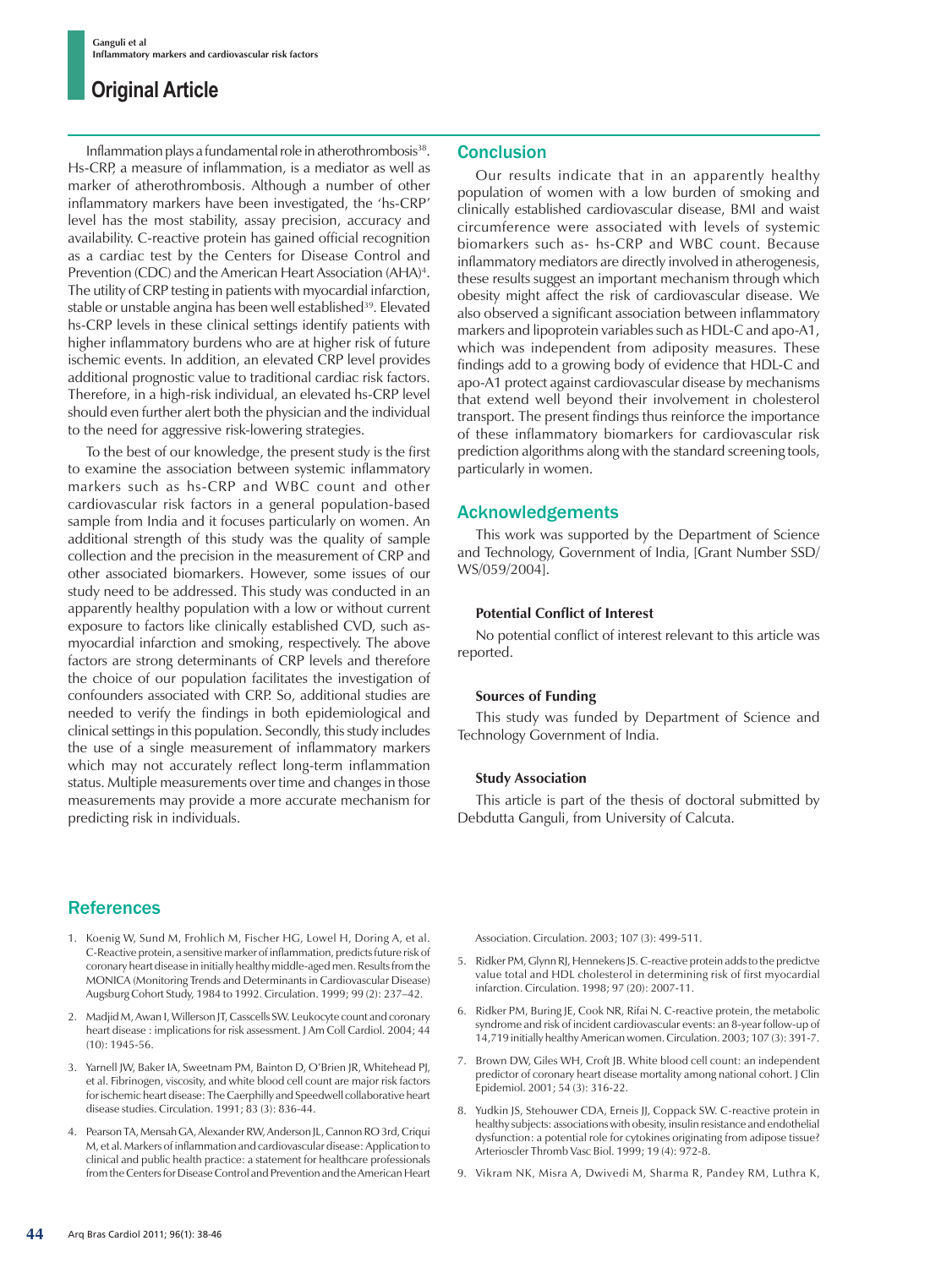et al. Correlations of C-reactive protein levels with anthropometric profile,percentage of body fat and lipids in healthy adolescents and young adults in urban North India. Atherosclerosis. 2003; 168 (2): 305-13.

- 10. Oliveira AC, Oliveira AM, Adan LF, Oliveira NF, Silva AM, Ladeia AM. C-reactive protein and metabolic syndrome in youth: a strong relationship? Obesity. 2008; 16 (5): 1094-8.
- 11. Lemeshow S, Stroh G Jr. Sampling techniques for evaluating health parameters in developing countries. Washington DC: National Academy Press; 1988.
- 12. Barham D, Trinder P. An improved colour reagent for the determination of blood glucose by the oxidase system. Analyst. 1972; 97 (151): 142-5.
- 13. Trinder P. Determination of glucose in blood using glucose oxidase with an alternative oxygen acceptor. Ann Clin Biochem. 1969; 6: 24-7.
- 14. Tietz NW. Clinical guide to laboratory tests. 2nd ed. Philadelphia: WB Saunders Company; 1990. p. 554-6.
- 15. Friedewald WT, Levy RI, Fredrickson DS. Estimation of the concentration of low-density lipoprotein cholesterol in plasma without use of the preparative ultracentrifuge. Clin Chem. 1972; 18 (6): 499-502.
- 16. Tietz NW. Clinical guide to laboratory tests. Philadelphia: WB Saunders Company; 1995. p. 442-4.
- 17. Kronenberg F, Lobentanz EM, Konig P, Utermann G, Dieplinger H. Effect of sample storage on the measurement of lipoprotein[a], apolipoproteins B and A-IV, total and high-density lipoprotein cholesterol and triglycerides. J Lipid Res. 1994; 35 (7): 1318-28.
- 18. World Health Organization. The Asia-Pacific perspective: redefining obesity and its treatment. International diabetes Institute. Geneva; 2000.
- 19. Chobanian AV, Bakris GL, Black HR, Cushman WC, Green LA, Izzo JL, et al. The seventh report of the Joint National Committee on Prevention, Detection, Evaluation and Treatment of High Blood Pressure: the JNC 7 Report. JAMA. 2003; 289 (19): 2560-72.
- 20. Executive summary of the Third Report of the National Cholesterol Education Program (NCEP) Expert Panel on detection, evaluation, and treatment of high blood cholesterol in adults (adult treatment panel III). JAMA. 2001; 285 (19): 2486-97.
- 21. Mukherjee LK. Medical laboratory technology: a procedure manual for routine diagnostic tests. 3rd ed. New Delhi: McGraw Hill Publication; 1990.
- 22. Tracy RP, Psaty BM, Macy E, Bovill EG, Cushman M, Cornell ES, et al. Lifetime smoking exposure affects the association of C-reactive protein with cardiovascular disease risk factors and subclinical disease in healthy elderly subjects. Arterioscler Thromb Vasc Biol. 1997; 17 (10): 2167-76.
- 23. Mendall MA, Patel P, Asante M, Ballam L, Morris J, Strachan DP, et al. Relation of serum cytokine concentrations to cardiovascular risk factors and coronary heart disease. Heart. 1997; 78 (3): 273-7.
- 24. Hak AE, Stehouwer CDA, Blots ML, Polderman KH, Schalkwijk CG, Westendorp ICD, et al. Associations of C-reactive protein with measures of obesity, insulin resistance, and subclinical atherosclerosis in healthy, middleaged women. Arterioscler Thromb Vasc Biol. 1999; 19 (8): 1986-91.
- 25. Visser M, Bouter LM, McQuillan GM, Wener MH, Harris TB. Elevated C-reactive protein levels in overweight and obese adults. JAMA. 1999; 282 (22): 2131-5.
- 26. Ford ES. Body mass index, diabetes and C-reactive protein among US adults. Diabetes Care. 1999; 22 (12): 1071-7.
- 27. Lemieux I, Pascot A, Prud'homme D, Almeras N, Bogaty P, Nadeau A, et al. Elevated C-reactive protein: another component of the atherothrombotic profile of abdominal obesity. Arterioscler Thromb Vasc Biol. 2001; 21 (6): 961-7.
- 28. Mendall MA, Patel P, Ballam L, Strachan D, Northfield TC. C-reactive protein and its relation to cardiovascular risk factors: a population based cross sectional study. BMJ. 1996; 312 (7038): 1061-5.
- 29. Birjmohun RS, Leuven SI, Levels JHM, Veer CV, Kuivenhoven JA, Meijers JCM, et al. High-density lipoprotein attenuates inflammation and coagulation response on endotoxin challenge in humans. Arterioscler Thromb Vasc Biol. 2007; 27 (5): 1153-8.
- 30. Rye KA, Barter PJ. Antiinflammatory actions of HDL:a new insight. Arterioscler Thromb Vasc Biol. 2008; 28 (11): 1890-1.
- 31. Nieto FJ, Szklo M, Folsom AR, Rock R, Mercuri M. Leukocyte count correlates in middle-aged adults: the Atherosclerosis Risk in Communities (ARIC) Study. Am J Epidemiol. 1992; 136 (5): 525-37.
- 32. Gokulakrishnan K, Deepa R, Sampathkumar R, Balasubhramanyam M, Mohan V. Association of leukocyte count and hs-CRP with metabolic abnormalities in subjects with normal glucose tolerance (CURES-64). J Assoc Physicians India. 2009; 57: 27-32.
- 33. Saito I, Folsom AR, Brancati FL, Duncan BB, Chambless LE, McGovern PG. Nontraditional risk factors for coronary heart disease incidence among persons with diabetes: the Atherosclerosis Risk in Communities (ARIC) Study. Ann Intern Med. 2000; 133 (2): 81-91.
- 34. Ryu SY, Kim KS, Park J, Kang MG, Han MA. The association between circulating inflammatory markers and metabolic syndrome in Korean rural adults. J Prev Med Public Health. 2008; 41 (6): 413-8.
- 35. Sites CK, Toth MJ, Cushman M, L'Hommedieu GD, Tchernof A, Tracy RP, et al. Menopause-related differences in inflammation markers and their relationship to body fat distribution and insulin-stimulated glucose disposal. Fertil Steril. 2002; 77 (1): 128-35.
- 36. Folsom AR, Golden SH, Boland LL, Szklo M. Association of endogenous hormones with C-reactive protein, fibrinogen, and white blood count in post-menopausal women. Eur J Epidemiol. 2005; 20 (12): 1015-22.
- 37. Pradhan AD, Manson JE, Rossouw JE, Siscovick DS, Mouton CP, Rifai N, et al. Inflammatory biomarkers, hormone replacement therapy, and incident coronary heart disease: prospective analysis from the Women's Health Initiative Observational Study. JAMA. 2002; 288 (8): 980-7.
- 38. Libby P, Ridker PM, Maseri A. Inflammation and atherosclerosis. Circulation. 2002; 105 (9): 1135-43.
- 39. Patel VB, Robbins MA, Topol EJ. C-reactive protein: a 'golden marker' for inflammation and coronary artery disease. Cleve Clin J Med 2001; 68: 521-34.